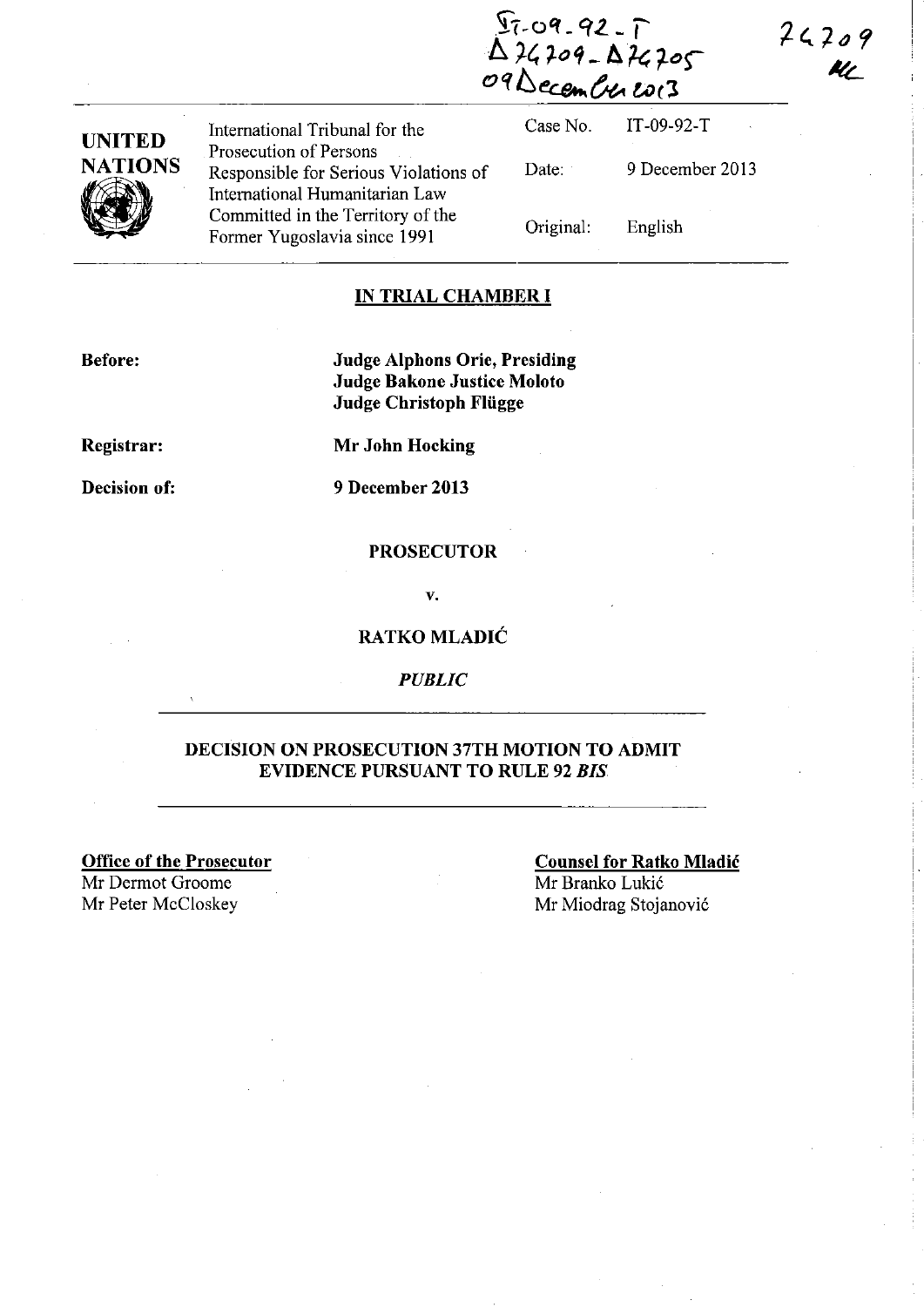# **I. PROCEDURAL HISTORY AND SUBMISSIONS OF THE PARTIES**

I. On 30 August 2013, the Prosecution filed a motion ("Motion") tendering evidence of Witness RM-243 pursuant to Rule 92 bis of the Tribunal's Rules of Procedure and Evidence ("Rules").<sup>1</sup> On 27 September 2013, after having been granted an extension of time to respond to the Motion, the Defence filed its response ("Response"), objecting to the admission of the evidence in its entirety or, in the alternative, limiting the proffered testimony to certain portions and including the prior cross-examination.<sup>2</sup>

# **11. APPLICABLE LAW**

2. The Chamber recalls and refers to the applicable law governing the admission of evidence pursuant to Rule 92 bis of the Rules, as set out in a previous decision.<sup>3</sup> With regard to the applicable law related to the admission of associated exhibits, the Chamber further recalls and refers to one of its previous decisions dealing with this matter. $4$ 

# **Ill. DISCUSSION**

## i. Preliminaries

3. The Defence submits that the Motion should be denied as good cause for the late addition to the Prosecution's Rule 65 *ter* list cannot be shown.<sup>5</sup> The Chamber struggled to discern the relevance of this submission considering that the Prosecution has not sought any additions to its Rule 65 ter list through the Motion. Accordingly, the Chamber will not further address this submission.

4. The Defence submits that the relevant cross-examinations from the witness's previous testimony should be included in any admitted material and that this material be limited to only those portions necessary to achieve the purpose for which they were tendered.<sup>6</sup> The Chamber recalls its guidance that the opposing party may tender additional passages of prior transcripts for

6 Response, paras 32-34.

 $\mathbf{I}$ Prosecution 37th Motion to Admit Evidence Pursuant to Rule *92bis:* RM243, 30 August 2013 (Confidential). For details of the Prosecution's submissions the Chamber refers to the Motion. The tendered material consists of **excerpts of prior testimony from two cases and four associated documents.** 

<sup>2</sup>  T. 17022; Defence Response to Prosecution 37th Motion to Admit Evidence Pursuant to Rule *92bis:* [ ... ] (RM243), 27 September 2013 (Confidential). For details of the Defence's submissions the Chamber refers to the Response.

 $\overline{\mathbf{3}}$ Decision on Prosecution Third Motion to Admit Evidence Pursuant to Rule 92 *bis:* Sarajevo Witnesses, 19 October 2012, paras 5-7.

Decision on Prosecution Motion to Admit the Evidence of Witness RM-266 Pursuant to Rule 92 *quater,* 23 July 2012, para. 13. See also T. 5601-5604; Decision on Prosecution's Motion for Reconsideration, Granting Admission from the Bar Table, or Certification in relation to Decision Regarding Associated Exhibits of Witness Tucker, 7 February 2013, para. 8.

<sup>5</sup>  Response, paras 19-21.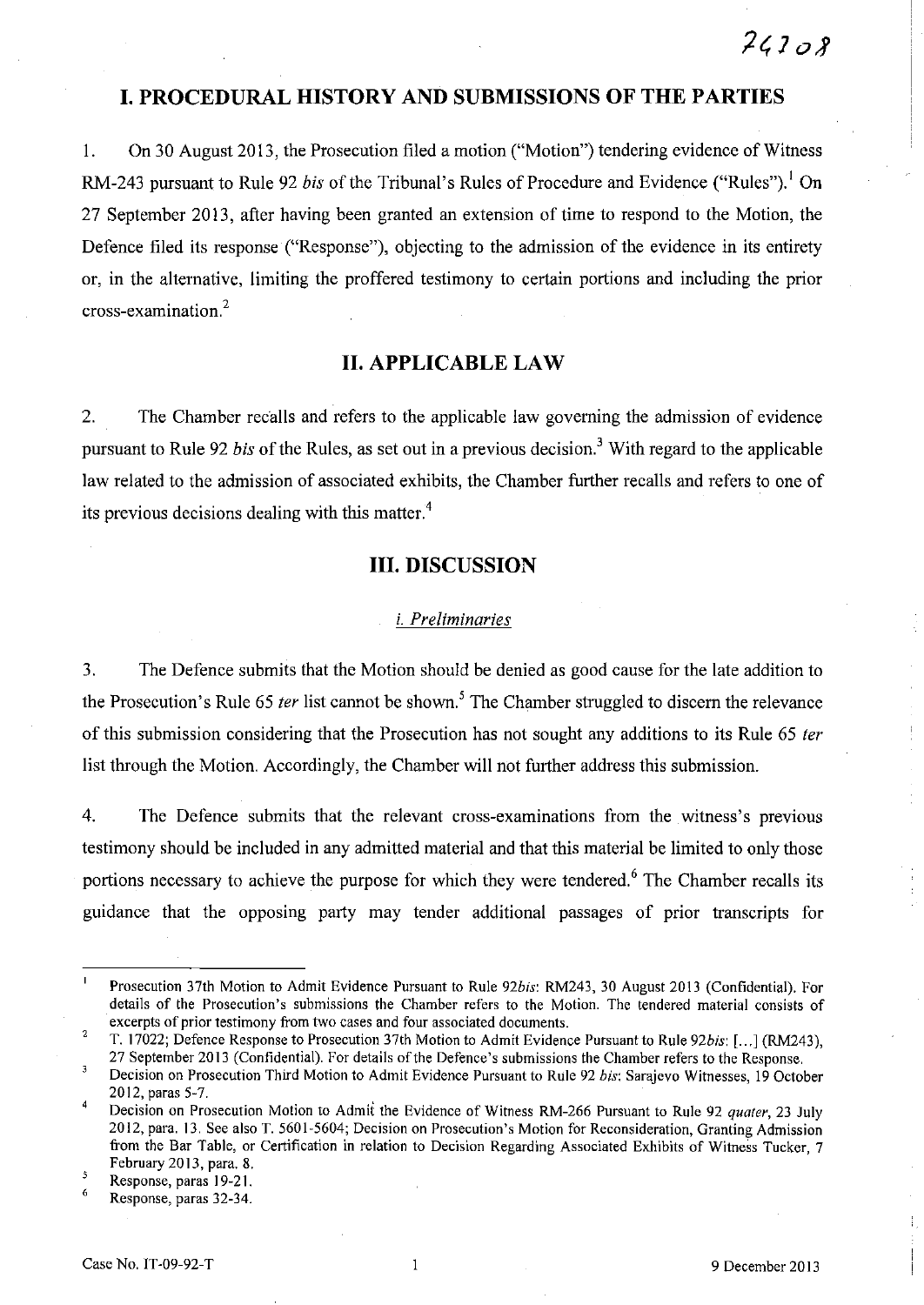# $74202$

contextualisation.<sup>7</sup> However, if a party so requests, it should clearly analyse which additional passages are necessary and are tendered. A wholesale argument to include cross-examination is insufficient. As for limiting the portions the Prosecution has tendered, the Chamber considers that the proffered testimony is not excessive in length. Accordingly, the Chamber will not interfere in the way the Prosecution attempts to satisfy its burden of proof by tendering evidentiary material.

# *ii. Admissibility Pursuant to Rule* 89 *CC) ofthe Rules*

5. The tendered material provides information on radio communications intercepted by the army of Bosnia-Herzegovina, specifically in relation to events in Srebrenica in July 1995. The Chamber therefore finds that the evidence is relevant to the Indictment. The Chamber finds that the tendered transcripts appear to be internally consistent and presented in a coherent manner. In relation to the Defence's objections that the witness provides expert-like testimony in violation of Rule 94 *bis* and oversteps the boundaries of fact witness testimony by providing analyses of certain intercepts, the Chamber considers that the Defence objections do not bar admission of the tendered material but go to its weight. $8$  This notwithstanding, the Chamber considers that the tendered material contains some details on very technical matters which, however, are not the core of the witness's evidence. Under these circumstances, the Chamber finds the tendered material to be probative of the crimes charged in the Indictment. The standard for admission under Rule 89 (C) of the Rules has been met.

# *iii. Admissibility Pursuant to Rule 92 bis of the Rules*

6. The tendered material does not relate to the acts and conduct of the Accused. Instead, it mainly focuses on the procedures for intercepting and transcribing military communications. The Defence submits that the proffered evidence is not cumulative to other evidence in this case as well as unique and important, making it unreliable and inadmissible under Rule 92 *bis* of the Rules.<sup>9</sup> Having reviewed the evidence of Witness RM-279 and Witness RM-316 who also provided evidence concerning the methods and procedures used by the Army of Bosnia-Herzegovina in intercepting military communications, the Chamber is satisfied that the tendered material is cumulative to other oral evidence received. The Chamber further does not consider the evidence to be of such nature as to weigh in favour of calling the witness for cross-examination. Considering all of the above, the Chamber is satisfied that the tendered material is admissible under Rule 92 *bis* of the Rules.

7 T. 106-110, 203-206.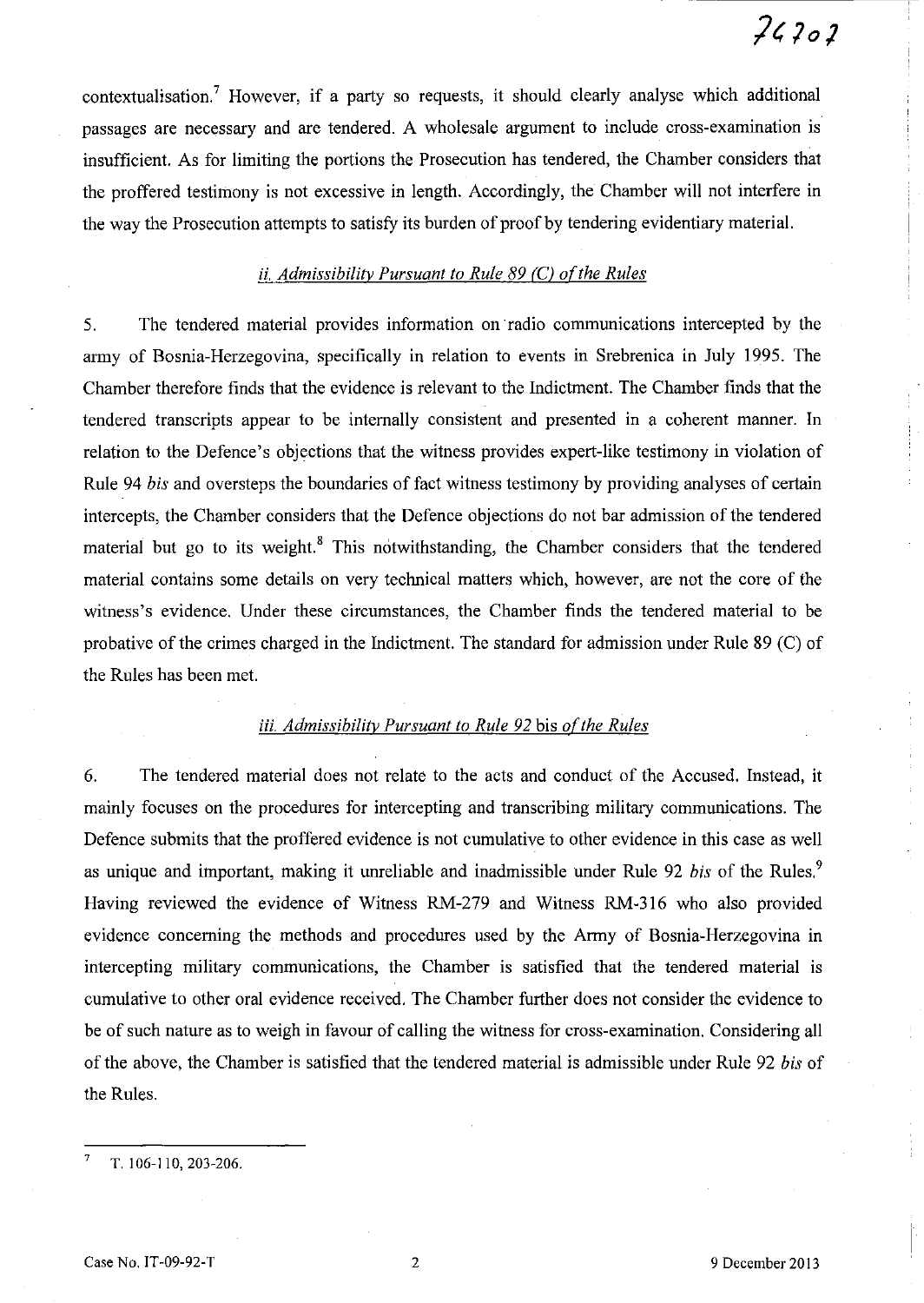## *iv. Associated Exhibits*

7. The Chamber is satisfied that the four tendered documents were discussed by the witness to such an extent that they form an inseparable and indispensable part of the witness's prior testimony. In relation to two of the documents, the amount of pages of the *B/C/S* originals of Rule 65 *fer*  numbers 23255 and 5274 far exceeds the amount of pages of their English translations. The Prosecution itself stated that it only relies on the translated portions of the documents.<sup>10</sup> The Chamber will instruct the Prosecution to upload only those parts of the *B/C/S* originals of these two documents upon which it relies. In addition, the Prosecution concedes that parts of Rule 65 *ter*  number 23255 are already in evidence. The Chamber will instruct the Prosecution to upload a revised version of this document excluding the duplicative pages.

# *v. Guidance*

8. Considering that the tendered transcripts are relatively short, the Chamber finds that this tendering complies with the Chamber's Guidance.<sup>11</sup>

# **IV. DISPOSITION**

9. For the foregoing reasons, pursuant to Rules 54, 89 (C) and 92 *bis* of the Rules, the Chamber

#### GRANTS the Motion **IN PART;**

#### **ADMITS** into evidence, **UNDER SEAL,**

(i) excerpts of the witness's prior testimony in the *Popovic et al.* case, namely T. 8444:16-8445:16, 8446:17-21, 8448:12-8460:25, and 8518:23-8522:14;

(ii) excerpts of the witness's prior testimony in the *Blagojevic and Jokic* case, namely T. 5941 :4-5959: 13;

(iii) the two pseudonym sheets bearing Rule 65 *ter* numbers 30258 and 30259;

**INSTRUCTS** the Prosecution to upload new versions of Rule 65 *fer* numbers 23255 and 5274 in accordance with paragraph 7 of this decision;

<sup>10</sup> Motion, Annex A, footnotes 1 and 4.<br><sup>11</sup> T 137 194 315-325 525-532

<sup>8</sup> See Decision with regard to Prosecution Motion for Admission into Evidence of Witness Harland's Statement and Associated Documents, 3 July 2012, para. 8.

Response, paras  $8-18$ .

<sup>11</sup> T. 137, 194,315-325,525-532.